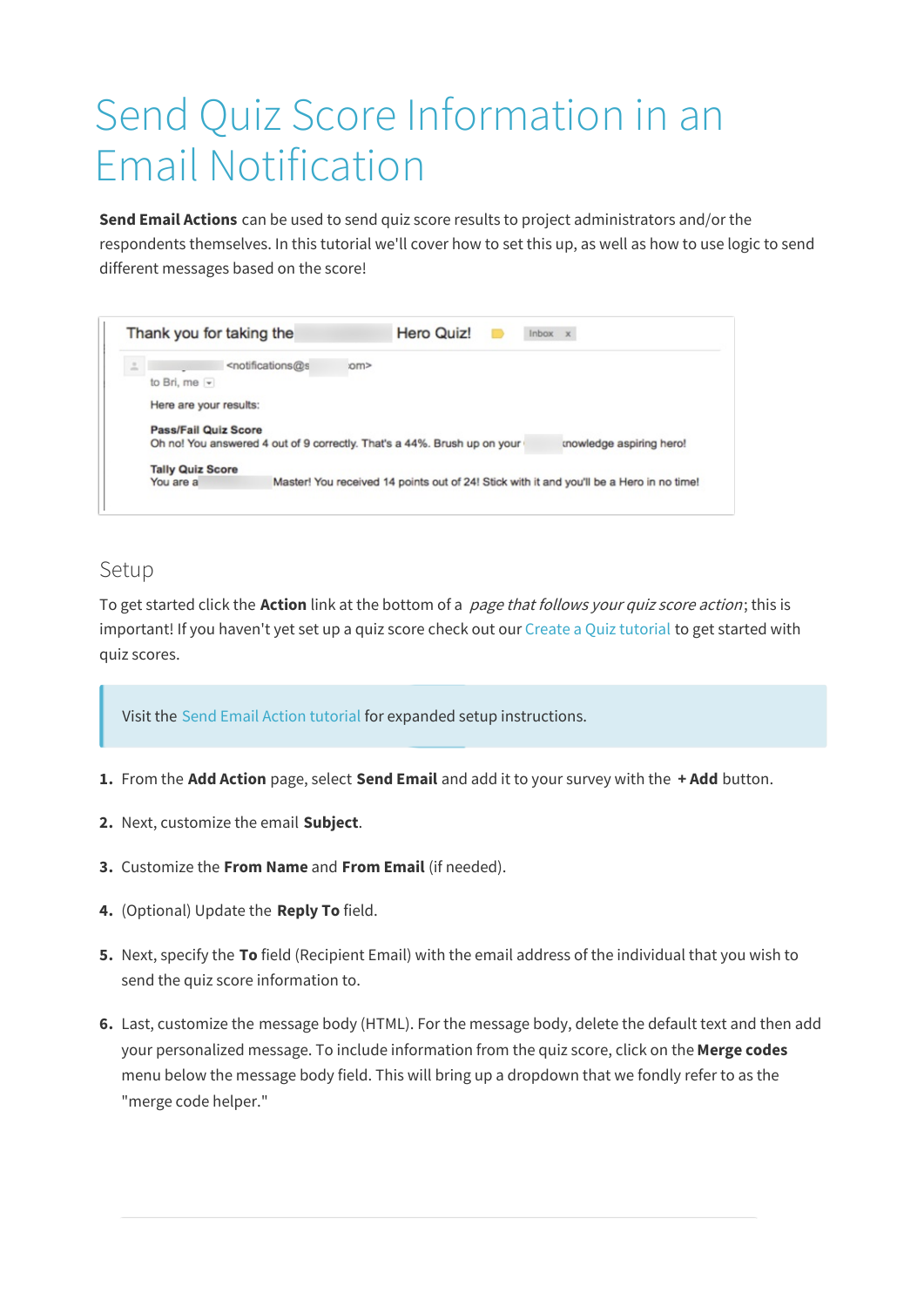| To                     | [question("value"), id="16"]                                                                                  |  |  |  |  |  |
|------------------------|---------------------------------------------------------------------------------------------------------------|--|--|--|--|--|
|                        | Quick fills: Me   Survey Taker<br><b>Add BCC</b>                                                              |  |  |  |  |  |
| Here are your results! |                                                                                                               |  |  |  |  |  |
|                        | <b>B</b> $I$   Size $\cdot$ $\underline{A} \cdot$   $\underset{e}{\equiv}$ $\underset{e}{\equiv}$ Merge Codes |  |  |  |  |  |
|                        | Automatically generate plain-text version                                                                     |  |  |  |  |  |

To insert a quiz score information in your email message, locate your Quiz Score Action within the merge code helper and click on the title.

| Here are your results!                                                  |                                                                                                                                                                                            |
|-------------------------------------------------------------------------|--------------------------------------------------------------------------------------------------------------------------------------------------------------------------------------------|
| Pages & Questions<br><b>Email Invite Fields</b><br>About the Respondent | $\alpha$<br>Close<br>o. vvitat nappens ii yu<br><b>I CAR &amp; ITITIT UT:</b><br>7. True or False? Fin<br>g a penny will bring you g<br>8. True or False?<br>r leaf clovers brings good lu |
| About the Survey<br><b>About Your Account</b>                           | Page 2 Q<br>tions<br><b>Your Results:</b>                                                                                                                                                  |

Next, select the merge codes from the available list.

| Here are your results!     |                               |          |        |
|----------------------------|-------------------------------|----------|--------|
|                            |                               |          |        |
|                            |                               |          |        |
| Pages & Questions          | Search                        | $\alpha$ | Close  |
| <b>Email Invite Fields</b> | $\leftarrow$ Back             |          |        |
|                            | Your Results:                 |          |        |
| About the Respondent       | Question Answer               |          | Insert |
| About the Survey           | Total Correct [Quiz]          |          | Insert |
| <b>About Your Account</b>  | <b>Total Questions [Quiz]</b> |          | Insert |
|                            | Total Wrong [Quiz]            |          | Insert |
|                            | Score [Quiz]                  |          | Insert |

Below are the quiz merge codes available to display as part of your email message.

**Total Correct** - Use this merge code to display total number of questions answered correctly outside of the quiz score, for example, in send email actions or on later pages in the survey. For Pass/Fail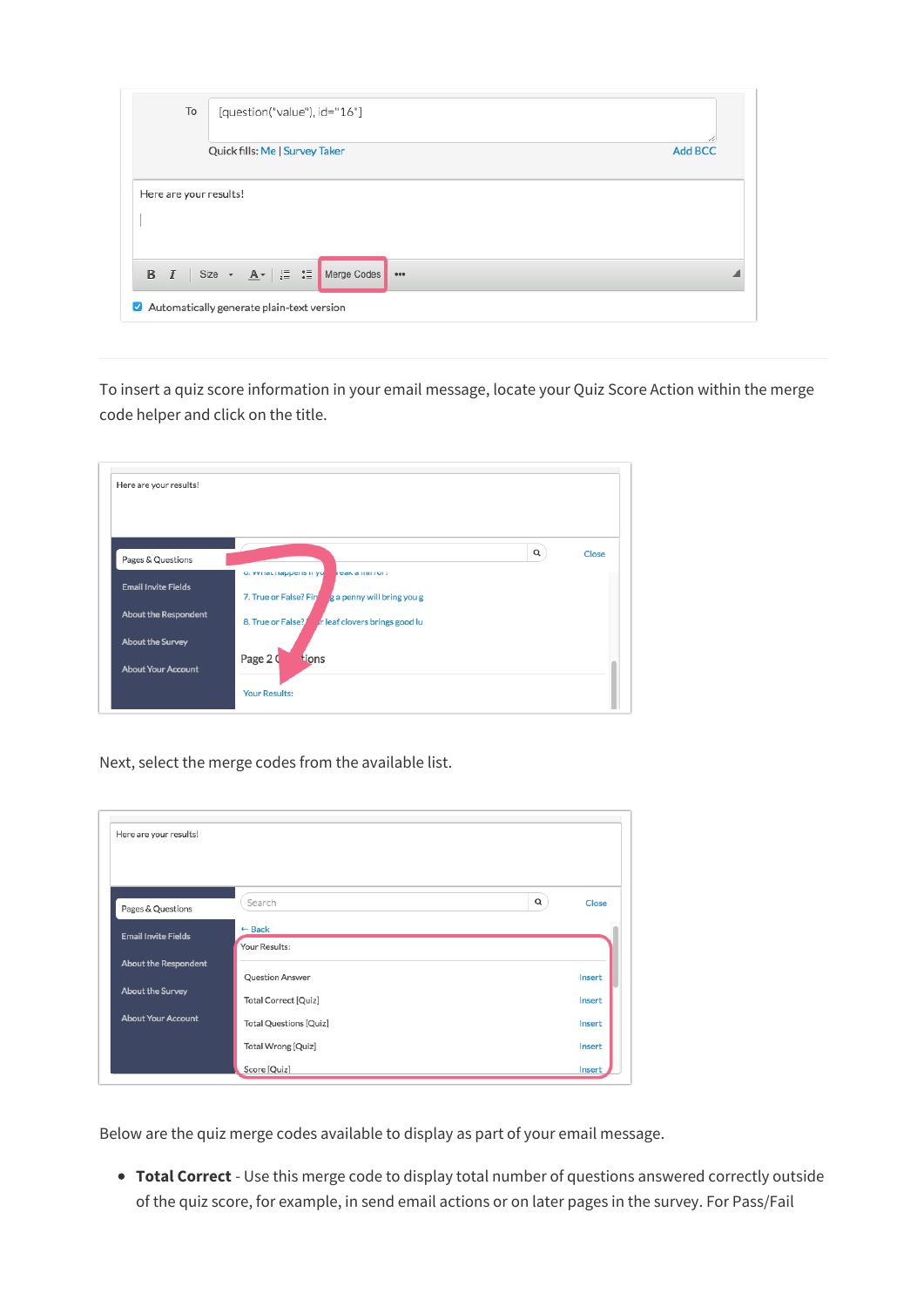quizzes only.

- **Total Questions** Use this merge code to display total number of questions scored outside of the quiz score, for example, in send email actions or on later pages in the survey. For Pass/Fail quizzes only.
- **Total Wrong** Use this merge code to display total number of questions answered incorrectly outside of the quiz score, for example, in send email actions or on later pages in the survey. For Pass/Fail quizzes only.
- **Score** Use this merge code to display the score outside of the quiz score itself, for example, in send email actions or on later pages in the survey. This is available for both Pass/Fail and Tally quizzes.
- **Message** For Pass/Fail Quizzes this displays the passing or failing message you set up inside your quiz score.
- **Passed** For Pass/Fail Quizzes, use this merge code to display the pass/fail result outside of the quiz score, for example, in send email actions or on later pages in the survey.
- **Tally Result** For a Tally Quiz, this will display the quiz message for the range in which the respondent fell. This merge code is for use outside of the quiz score, for example, in send email actions or on later pages in the survey.

## Using Logic to Send Different Messages

If you wish to send a different messages based on the percentage score in your Pass/Fail quizzes or the total score in your Tally quiz, you can do so using the logic builder of the Send Email action.

To do so edit your Send Email action and head over to the **Logic** tab.

### **Using Pass/Fail Quiz Scores in Action Logic**

The value available for pass/fail quizzes to trigger whether a email action sends is the percentage. To set up logic based on the percentage, we recommend using the Greater Than, Greater Than or Equal To, Less Than or Less Than or Equal To operators.

For example, we set up an email that we wish to send to quiz respondents who passed. In the quiz score, we indicated that a score of 80 was passing, so we set up the below logic condition so that passing email only sends to respondents who received a score of 80 or greater.



### **Using Tally Quiz Scores in Action Logic**